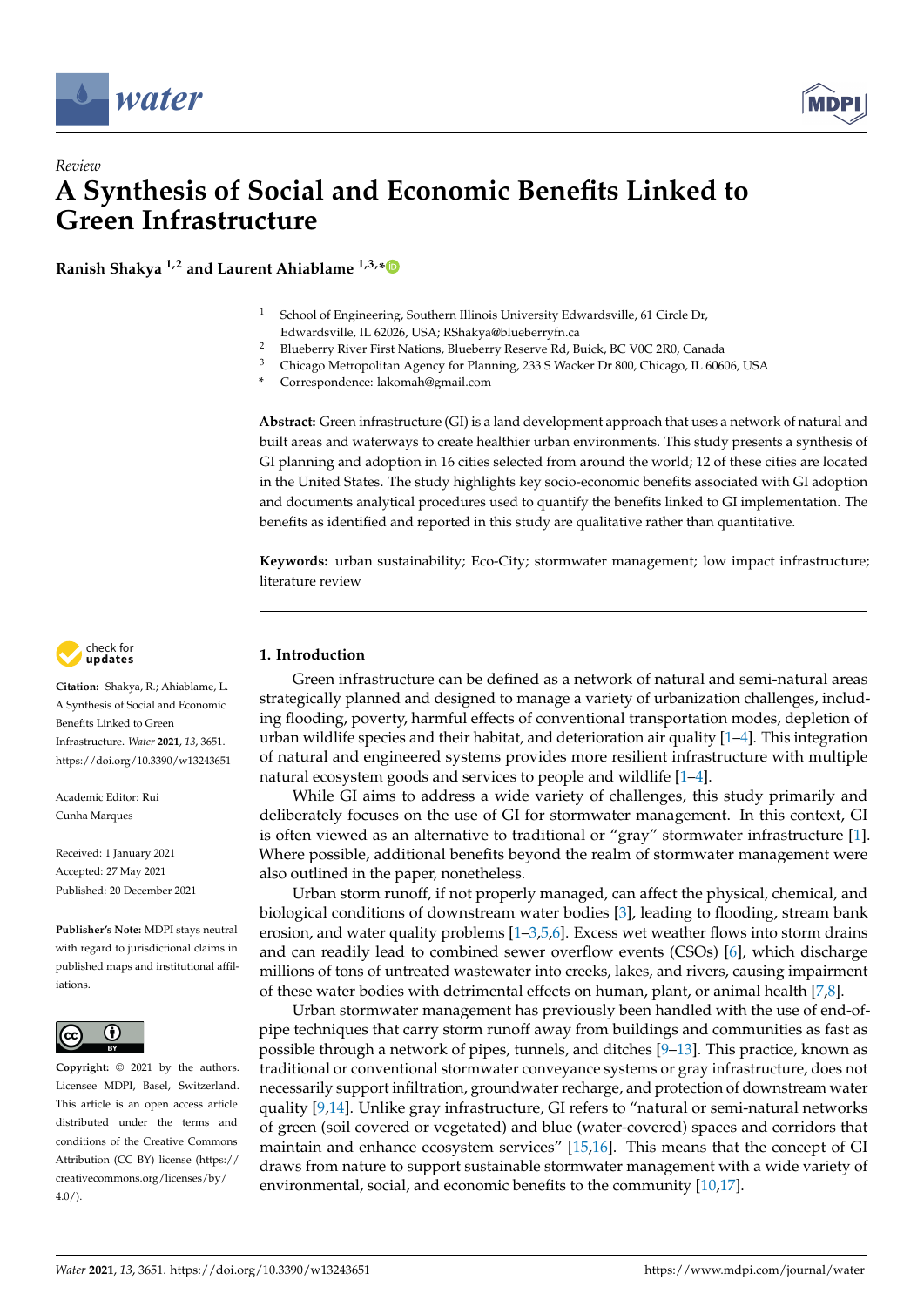Green infrastructure adoption may be cost effective in operation and maintenance (e.g., controlling Combined Sewer Overflow (CSO) volumes at lower costs) compared to that of gray infrastructure [\[18\]](#page-12-10), and research indicated that shifting from gray to GI could result in perceptible social and economic benefits, creating opportunities for savings on stormwater management costs and improving community livability [\[5](#page-11-3)[,19–](#page-12-11)[21\]](#page-12-12). In recent years, GI adoption in urban planning has increasingly gained popularity in metropolitan areas to minimize CSO events, protect water quality, and improve sustainability of communities. While the environmental benefits of GI implementation have been largely documented (e.g., [\[22](#page-12-13)[–25\]](#page-12-14)), relatively limited quantitative information exists about the socioeconomic benefits associated with GI practices, let alone the methods for quantifying their socioeconomic benefits. Thus, a synthesis of GI adoption plans is a necessary step for exploring the potential social and economic benefits that can be derived from GI adoption as an established approach to building resilient communities. The specific objectives of this study were to (1) summarize socioeconomic benefits attributed to GI adoption in 16 cities, and (2) document the methods used to estimate these benefits.

## **2. Methodology**

This study was driven by the needs of a stakeholder who was interested in GI planning and programs from United States metro areas of the size (i.e., population-based) of the City of St. Louis, Missouri, with the objective to understand the short-term and long-term returns of incorporating GI practices in city planning. The population of St. Louis was used as a selection criterion of the cities examined in this study. St. Louis is approximately 21,900 km<sup>2</sup> and home to 320,000 inhabitants according to the 2010 United States Census data [\[26\]](#page-12-15). The St. Louis Metropolitan Sewer District (MSD) is the nation's fourth largest sewer system, covering 525 square miles with 9600 square miles of sanitation and stormwater systems. Sixteen metro areas with GI adoption programs were selected for the study (Table [1\)](#page-2-0). The cities were selected such that all the major cities in United States are somehow represented. An additional five cities were selected from outside the United States to gain a worldwide perspective.

| Metropolis                       | State/Country             | Population<br>Size <sup>*</sup> | City of<br>Area, sq.km<br>$\rm{Rank}^{\,1}$<br>$(sq. mi.)$ *<br>Interest |                | Name of GI<br>Program/Plan | Implementation<br>Period                                                                                                                                           |                                      |
|----------------------------------|---------------------------|---------------------------------|--------------------------------------------------------------------------|----------------|----------------------------|--------------------------------------------------------------------------------------------------------------------------------------------------------------------|--------------------------------------|
| Chicago<br>metropolitan area     | Illinois, USA             | 9,461,105                       | 28,160<br>(10, 874)                                                      | 3              | Chicago                    | Green Stormwater<br>Infrastructure<br>Strategy                                                                                                                     | 2013-2018                            |
| Cleveland<br>metropolitan area   | Ohio, USA                 | 2,068,283                       | 5173 (1997)                                                              | 28             | Cleveland                  | Project Clean Lake<br>Green Infrastructure<br>Plan                                                                                                                 | 2012-2023                            |
| <b>Greater Austin</b>            | Texas, USA                | 1,716,289                       | 11,100 (4286)                                                            | 35             | Austin                     | Green Roof Program<br>Green Alley Initiative                                                                                                                       | 2010-2015                            |
| Kansas City<br>metropolitan area | Missouri, USA             | 2,009,342                       | 20,596 (7952)                                                            | 30             | Kansas City,<br>Missouri   | Middle Blue River<br><b>Basin Green</b><br>Solutions Pilot<br>Project                                                                                              | 2011-2017                            |
| Los Angeles<br>metropolitan area | California,<br><b>USA</b> | 12,828,837                      | 12,520 (4850)                                                            | $\overline{2}$ | Los Angeles                | Green Streets LA<br>program<br>Los Angeles<br>Downspout<br>Disconnection<br>Program<br>City of Los Angeles<br>Stormwater Program<br>Million Trees LA<br>Initiative | Initiated in 2008<br>Started in 2007 |
| Milwaukee<br>metropolitan area   | Wisconsin,<br><b>USA</b>  | 1,555,908                       | 3781 (1460)                                                              | 33             | Milwaukee                  | Regional Green<br>Infrastructure Plan                                                                                                                              | 2013-2035                            |
| Nashville<br>metropolitan area   | Tennessee,<br><b>USA</b>  | 1,670,890                       | 16,520 (7484)                                                            | 35             | Nashville                  | Green Infrastructure<br>Master Plan                                                                                                                                | Approved in 2009                     |

**Table 1.** Description of cities and GI adoption plans examined in this study.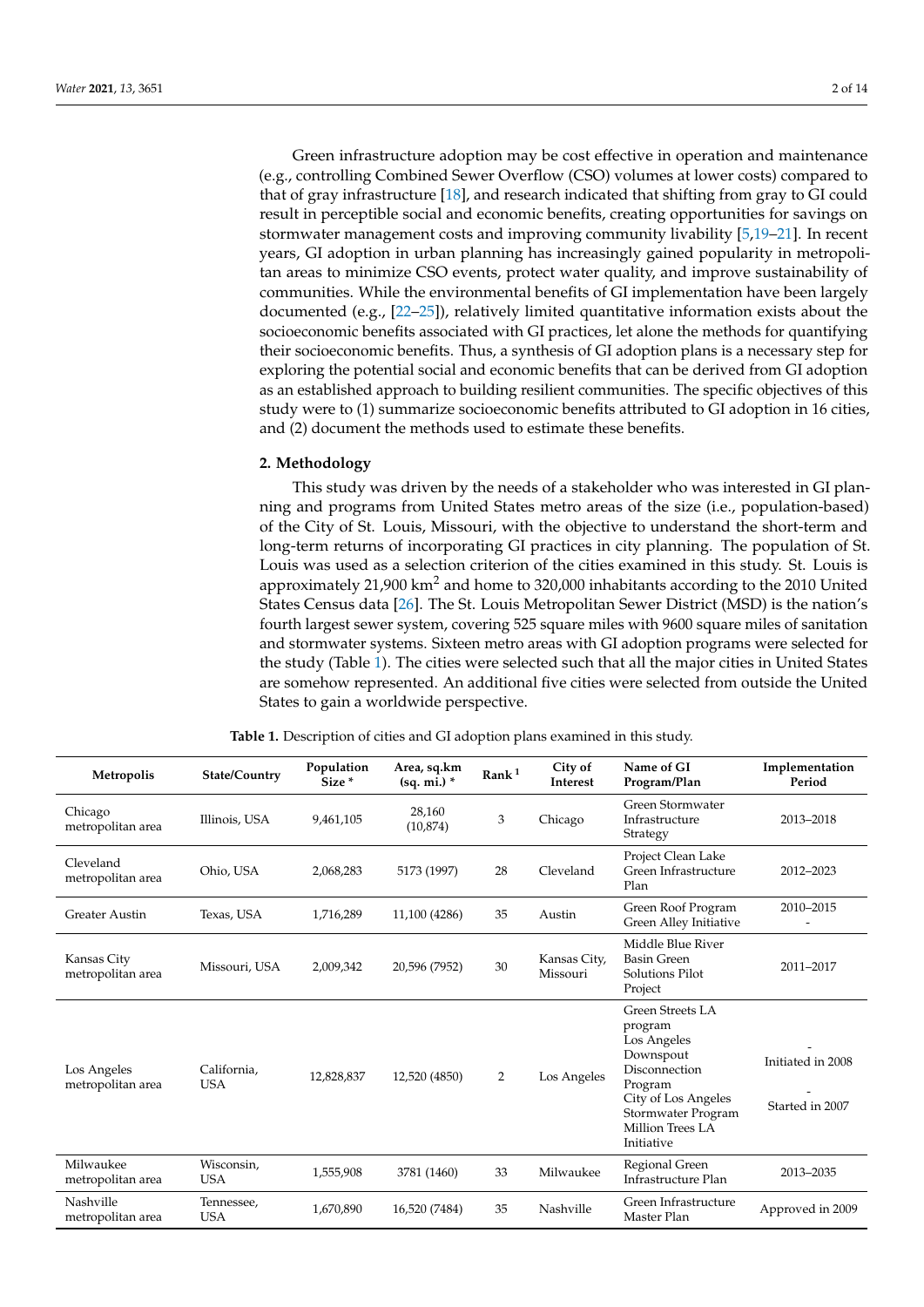<span id="page-2-0"></span>

| Metropolis                                                                                               | <b>State/Country</b>        | Population<br>Size* | Area, sq.km<br>Rank <sup>1</sup><br>$(sq. mi.)$ * |              | City of<br>Interest                | Name of GI<br>Program/Plan                                                                                                                                          | Implementation<br>Period |
|----------------------------------------------------------------------------------------------------------|-----------------------------|---------------------|---------------------------------------------------|--------------|------------------------------------|---------------------------------------------------------------------------------------------------------------------------------------------------------------------|--------------------------|
| New York<br>metropolitan area                                                                            | New York,<br><b>USA</b>     | 19,567,410          | 34,490<br>(13, 318)                               | $\mathbf{1}$ | New York<br>City                   | <b>NYC</b> Green<br>Infrastructure Plan                                                                                                                             | 2010-2030                |
| Philadelphia<br>metropolitan area                                                                        | Pennsylvania,<br><b>USA</b> | 5,965,343           | 11,989 (4629)                                     | 7            | Philadelphia                       | Green City, Clean<br><b>Waters Program</b>                                                                                                                          | 2011-2036                |
| Portland<br>metropolitan area                                                                            | Oregon, USA                 | 2,226,009           | 17,310 (6684)                                     | 19           | Portland                           | Gray to Green (G2G)<br>Initiative                                                                                                                                   | 2008-2013                |
| Seattle metropolitan<br>area                                                                             | Washington,<br><b>USA</b>   | 3,439,809           | 21,202 (8186)                                     | 13           | Seattle                            | Comprehensive<br>Drainage Plan                                                                                                                                      | Started in 1999          |
| Birmingham<br>metropolitan area                                                                          | United<br>Kingdom           | 3,701,107           | Birmingham                                        |              | <b>Green Living Spaces</b><br>Plan | Approved in 2013                                                                                                                                                    |                          |
| Copenhagen<br>metropolitan area                                                                          | Denmark                     | 1,969,941           | 3028 (1169)                                       |              | Copenhagen                         | Five Finger Plan<br>Copenhagen Climate<br>Change Adaptation<br>Plan<br>Eco-metropolis<br>Pocket Parks, Trees<br>and Other Green<br>Areas                            | 2007-2015<br>2009-2015   |
| Greater Tokyo area                                                                                       | Japan                       | 34,607,069          | 13,754 (5310)                                     |              | Yokohama                           | Yokohama Green-Up<br>Plan<br>Climate Change<br>Initiative<br>Eco-city Initiative                                                                                    | 2009-2018                |
| Greater Toronto                                                                                          | Canada                      | 5,583,064           | 7125 (2751)                                       |              | Toronto                            | Wet Weather Flow<br>Master Plan                                                                                                                                     | 2003-2028                |
| South Australia<br>(Note: South<br>Australia is a state in<br>the southern central<br>part of Australia) | Australia                   | 1,650,600           | 1,043,514<br>(402,903)                            |              | Adelaide                           | Sustainable<br>Landscapes Project<br>30 Year Plan for<br>Greater Adelaide<br>Green Infrastructure<br>Project at the Botanic<br>Gardens of Adelaide<br>202020 vision | 2010-2040<br>2013-2020   |

**Table 1.** *Cont.*

Notes: <sup>1</sup> On the basis of population (for U.S. municipalities only). \* Source: United States Census Bureau, Office for National Statistics (UK), Statistics Denmark, Statistics Canada, Australian Bureau of Statistics, Wikipedia.

> A review of technical and case study reports, unpublished reports, project summaries, fact sheets, government publications, conference proceedings, and compilation of documents through web search engines and library resources was conducted for the 16 cities. It should be noted that no formal survey was conducted with city officials for this study. The information collected for each of the 16 metro areas include, among others, stormwater billing systems, stormwater policy and/or regulations for protecting green space, incentives provided to citizens for adoption GI practices, status (i.e., active or inactive) of long-term GI adoption plans, agencies responsible for implementation of GI projects, social and economic benefits gained from GI adoption, and analyses/methods conducted to estimate the benefits. Information on the St. Louis' GI adoption plan was not included in the study, mainly because the plan was at its developmental stage with pilot-scale initiatives and limited quantified outputs at the time of this study.

## **3. Long-term GI Adoption Plans Reviewed**

# *3.1. Overview of Long-Term GI Plans Reviewed*

The metro population served by the 16 GI adoption plans reviewed in this study range from 1.5 million (Milwaukee Metropolitan Area) to 35 million (Greater Tokyo Area) inhabitants, with land areas covering 3000  $km^2$  for Copenhagen to 1,200,000  $km^2$  for Adelaide (Table [1,](#page-2-0) Figures [1](#page-3-0) and [2\)](#page-3-1). The population data were based on the information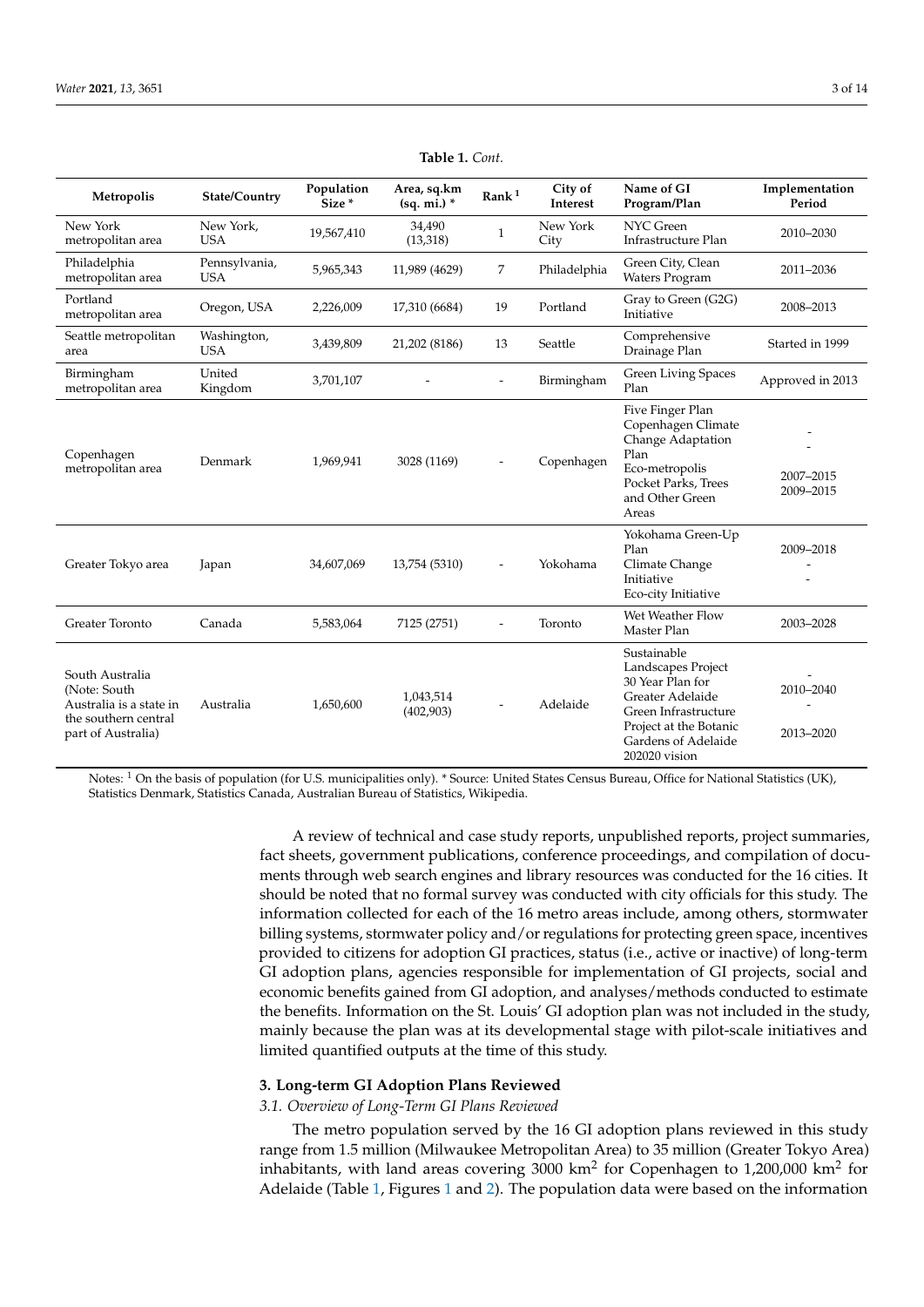

<span id="page-3-0"></span>available during the time of this study, indicating that changes in the population size at available during the time of this study, mentaling that entinges in the population size at publication of this document may not be herein reflected. (G2G) Initiative" with USD 50 million to encourage GI adoption for reducing CSO, base-

**Figure 1.** Map showing cities with GI adoption plans in the United States examined in this study. **Figure 1.** Map showing cities with GI adoption plans in the United States examined in this study.

<span id="page-3-1"></span>

**Figure 2.** Map showing world cities with GI adoption plans examined in this study. **Figure 2.** Map showing world cities with GI adoption plans examined in this study.

Among the cities reviewed within the United States, Chicago, Austin, Kansas City, Los Angeles, and Seattle did not have long-term GI adoption planning; however, they had various programs that support implementation of GI practices. For example, in October 2013, the mayor of Chicago announced the "Green Stormwater Infrastructure Strategy" with the goal of reducing basement flooding and CSO in the city  $[27]$ . Similarly, the City of Austin adopted a number of initiatives such as "The Green Alley Initiative" and "Green Roof Program" to support green stormwater management practices. The goals of these initiatives were to improve water quality by reducing flooding and erosion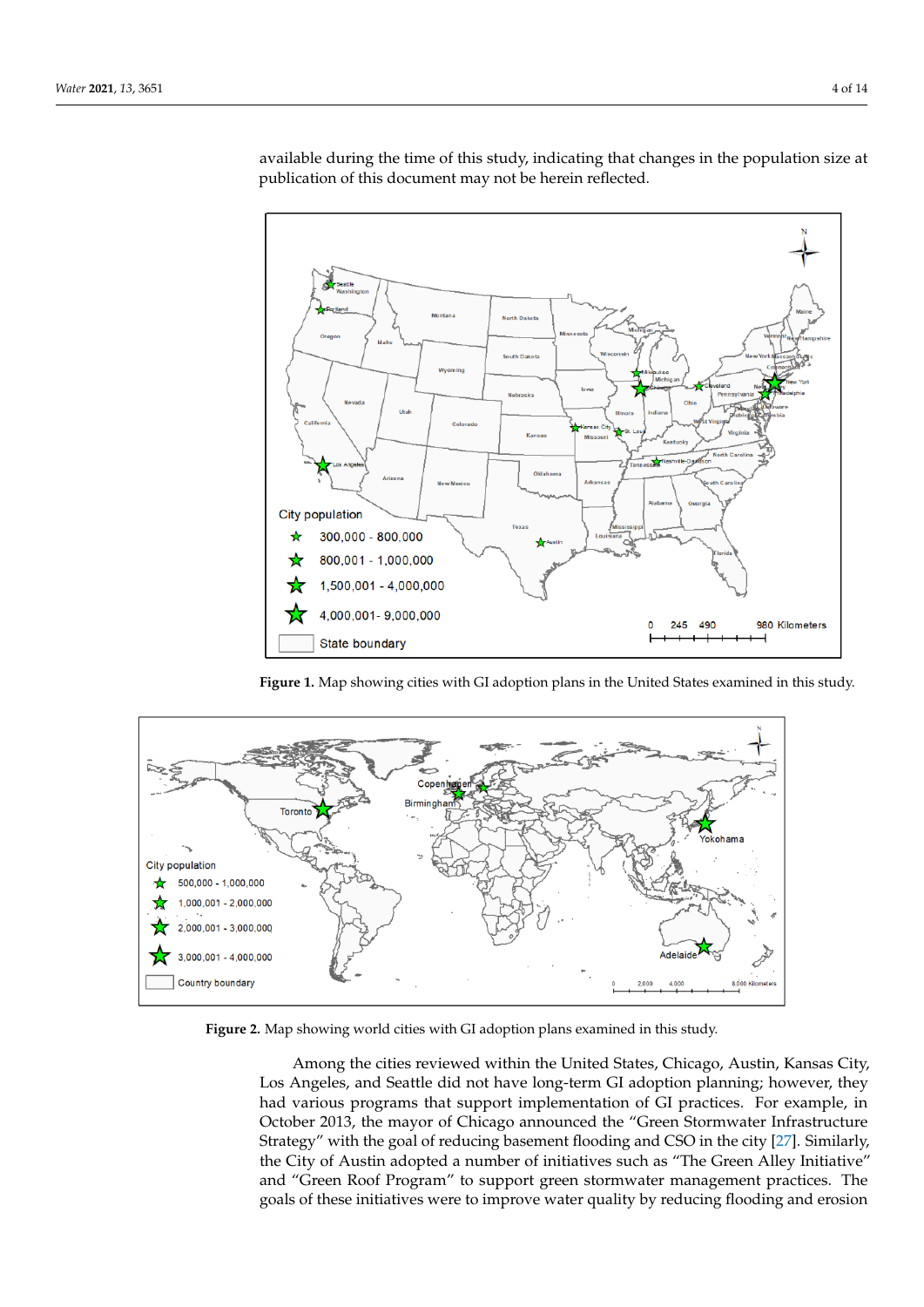and decrease landscape irrigation with the use of potable water in Austin [\[28\]](#page-12-17). In Los Angeles, a number of GI adoption pilot programs, consisting of "Green Streets Program", "Downspout Disconnection Program", "Stormwater Program", and "Million Trees Los Angeles Initiative" were put in place to encourage implementation of GI practices in the city for capturing precipitation and urban runoff, as well as increasing groundwater recharge and water reuse [\[29\]](#page-12-18). Kansas City also planned to reduce discharge of CSO events using both green and gray infrastructure by five billion gallons per year by 2025, with an estimated cost of \$2.5 billion as part of the 2010 consent decree with the United States Environmental Protection Agency [\[27\]](#page-12-16). The city planned to install 130 individual GI units in a 100-acre portion of the Marlborough neighborhood with the pilot project baptized as the "Middle Blue River Basin Green Solutions Pilot Project" [\[30\]](#page-12-19). Seattle's "Comprehensive Drainage Plan" aimed at promoting adoption of GI practices to protect aquatic biota and creek channels, improve water quality, and reduce the volume of storm runoff [\[27\]](#page-12-16).

Other United States' cities such as Cleveland, Milwaukee, Nashville, New York, Philadelphia, and Portland have long-term GI adoption plans that were at the implementation phase at the time of this synthesis. Cleveland's GI plan, titled "Project Clean Lake Green Infrastructure Plan", is a long-term (2012–2023) GI plan overseen by the Northeast Ohio Regional Sewer District (NEORSD) with an estimated cost of USD 42 million to reduce CSOs. The city of Milwaukee, known for its brewing traditions, initiated the "Regional Green Infrastructure Plan" with a 2035 vision of having zero basement backups, zero CSOs, and clean water resources. Projected over 22 years (2013–2035), this plan has an estimated cost of USD 1.3 billion for full implementation. The associated website "H2OCapture.com" was designed to educate and engage the public in GI principles and the plan [\[19,](#page-12-11)[31\]](#page-12-20). The "Green Infrastructure Master Plan" of Nashville was finalized and approved in fall 2009 to install GI practices within the city's  $32 \text{ km}^2$  of combined sewer system (CSS) area for reducing storm runoff inflows to the CSSs [\[32\]](#page-13-0). New York City's "NYC Green Infrastructure Plan" was initiated to improve the quality of life over a timeframe of 20 years (2010–2030), with an estimated cost of USD 1.6 billion by using decentralized stormwater retention and detention measures for treating runoff from 10% of impervious surfaces in the combined sewer watersheds (DEP 2010). The 25-year (June 2011–June 2036) "Green City, Clean Waters Program" of Philadelphia was implemented with USD 1.67 billion to improve the quality of life for residents and visitors (PWD 2009). Portland, the City of Roses, also launched a 5-year plan in 2008 called "Gray to Green (G2G) Initiative" with USD 50 million to encourage GI adoption for reducing CSO, basement flooding, and peak flow events while and protecting downstream water bodies [\[20\]](#page-12-21).

Birmingham (UK) established "Parks and Open Space Strategy" for protecting parks and open spaces through careful planning, design, management, and maintenance of these spaces in the city from 2006 to 2021 [\[33\]](#page-13-1). In addition, the city assured that nature resources are protected and accessible to future generations under the umbrella of "Nature Conservation Strategy" [\[34\]](#page-13-2). The "Green Living Spaces Plan" of Birmingham is intended to help preserve and enhance networks of green space across the city. The plan supports the existing "Parks and Open Space Strategy" and "Nature Conservation Strategy", aiming at making a healthy city through effective long-term maintenance of natural green spaces and water bodies [\[35\]](#page-13-3). In Toronto, the Water Infrastructure Management section of the Toronto Water Division launched a 25-year (2003–2028) stormwater plan with USD 1 billion named "Wet Weather Flow Master Plan". This is a comprehensive strategy to deal with surface water quantity and quality, sewage overflows, habitat protection, and stormwater management at the source using both traditional and green stormwater control measures [\[27,](#page-12-16)[36\]](#page-13-4). The city of Copenhagen uses various policies and plans that promote green space in the city. These plans include the "Five Finger Plan", "Copenhagen Climate Change Adaptation Plan", "Eco-metropolis", and "Pocket Parks, Trees and Other Green Areas" and seek to ensure that people living in Copenhagen have access to open spaces, parks, and natural areas. The City of Yokohama with the "Yokohama Green-Up Plan", "Climate Change Initiative", and "Eco-City Initiative" aims at protecting green spaces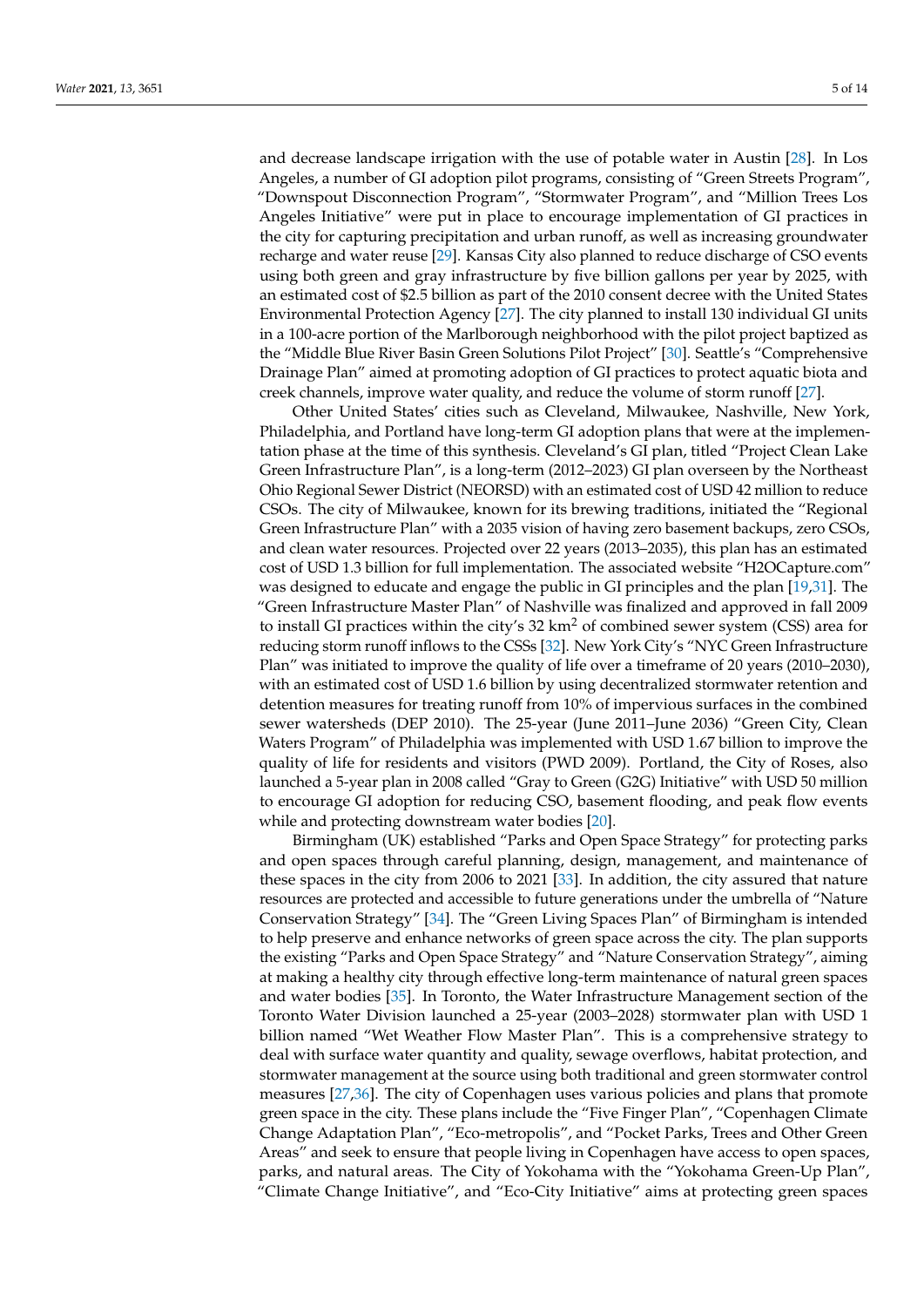in the city. The "Yokohama Green-Up Plan" is a multi-year plan initiated by the city in 2009 to preserve the city's green space for future generations. In parallel, the "Climate Change Initiative" aims at conservation and creation of natural environment and green space, while the "Eco-City Initiative" would help rehabilitate green networks along the coast, enhance ecological sustainability of the city, and provide recreational opportunities to citizens. In Adelaide (Australia), "Sustainable Landscapes Project", "30 Year Plan for Greater Adelaide", "GI Project at the Botanic Gardens of Adelaide", and "202020 Vision" were adopted for promoting GI practices in Adelaide so that people can live and thrive in a surrounding healthy and beautiful environment.

# *3.2. Methods Used to Quantify Socioeconomic Benefits of GI Adoption*

Various analyses were conducted to evaluate the socioeconomic benefits associated with GI adoption for the 16 metro areas reviewed in this study (Table [1\)](#page-2-0). As shown in Table [2,](#page-6-0) these evaluation methods include triple-bottom-line (TBL) analysis, cost–benefit analysis, life cycle assessment, cost effectiveness analysis, business case analysis, literature review, benefit or value transfer method, survey instrument, and computational modeling.

| <b>Table 2.</b> Summary of methods used to quantify social and economic benefits of GI adoption. |  |  |  |
|--------------------------------------------------------------------------------------------------|--|--|--|
|--------------------------------------------------------------------------------------------------|--|--|--|

| Metropolis                           | City                        | Triple<br><b>Bottom</b><br>Line | Benefit-<br>Cost | Life Cycle<br>Assess-<br>ment | Cost Effec-<br>tiveness | <b>Business</b><br>Case<br>Analysis | Simulation<br>Modeling | Literature<br>Review | Benefit or<br>Value<br><b>Transfer</b><br>Approach | Questionnaire<br>(Survey) |
|--------------------------------------|-----------------------------|---------------------------------|------------------|-------------------------------|-------------------------|-------------------------------------|------------------------|----------------------|----------------------------------------------------|---------------------------|
| Chicago<br>metropolitan<br>area      | Chicago                     |                                 |                  |                               |                         |                                     | $\sqrt{1}$             |                      |                                                    |                           |
| Cleveland<br>metropolitan<br>area    | Cleveland                   |                                 |                  |                               |                         |                                     | $\sqrt{2}$             | $\sqrt{ }$           |                                                    |                           |
| Greater Austin                       | Austin                      |                                 |                  |                               |                         |                                     |                        | $\sqrt{}$            |                                                    |                           |
| Kansas City<br>metropolitan<br>area  | Kansas<br>City,<br>Missouri | $\sqrt{}$                       |                  |                               |                         |                                     |                        |                      |                                                    |                           |
| Los Angeles<br>metropolitan<br>area  | Los<br>Angeles              |                                 |                  |                               |                         |                                     |                        | $\sqrt{}$            |                                                    |                           |
| Milwaukee<br>metropolitan<br>area    | Milwaukee                   | $\sqrt{}$                       |                  |                               |                         |                                     | $\sqrt{3}$             |                      |                                                    |                           |
| Nashville<br>metropolitan<br>area    | Nashville                   |                                 |                  |                               |                         |                                     |                        | $\sqrt{}$            |                                                    |                           |
| New York<br>metropolitan<br>area     | New York                    |                                 |                  | $\sqrt{}$                     | $\sqrt{}$               |                                     |                        |                      |                                                    |                           |
| Philadelphia<br>metropolitan<br>area | Philadelphia                | $\sqrt{}$                       |                  |                               |                         |                                     |                        |                      |                                                    |                           |
| Portland<br>metropolitan<br>area     | Portland                    | $\sqrt{}$                       | $\sqrt{ }$       |                               |                         |                                     | $\sqrt{4}$             | $\sqrt{ }$           |                                                    |                           |
| Seattle<br>metropolitan<br>area      | Seattle                     | $\sqrt{}$                       |                  | $\sqrt{}$                     |                         | $\sqrt{}$                           |                        |                      |                                                    |                           |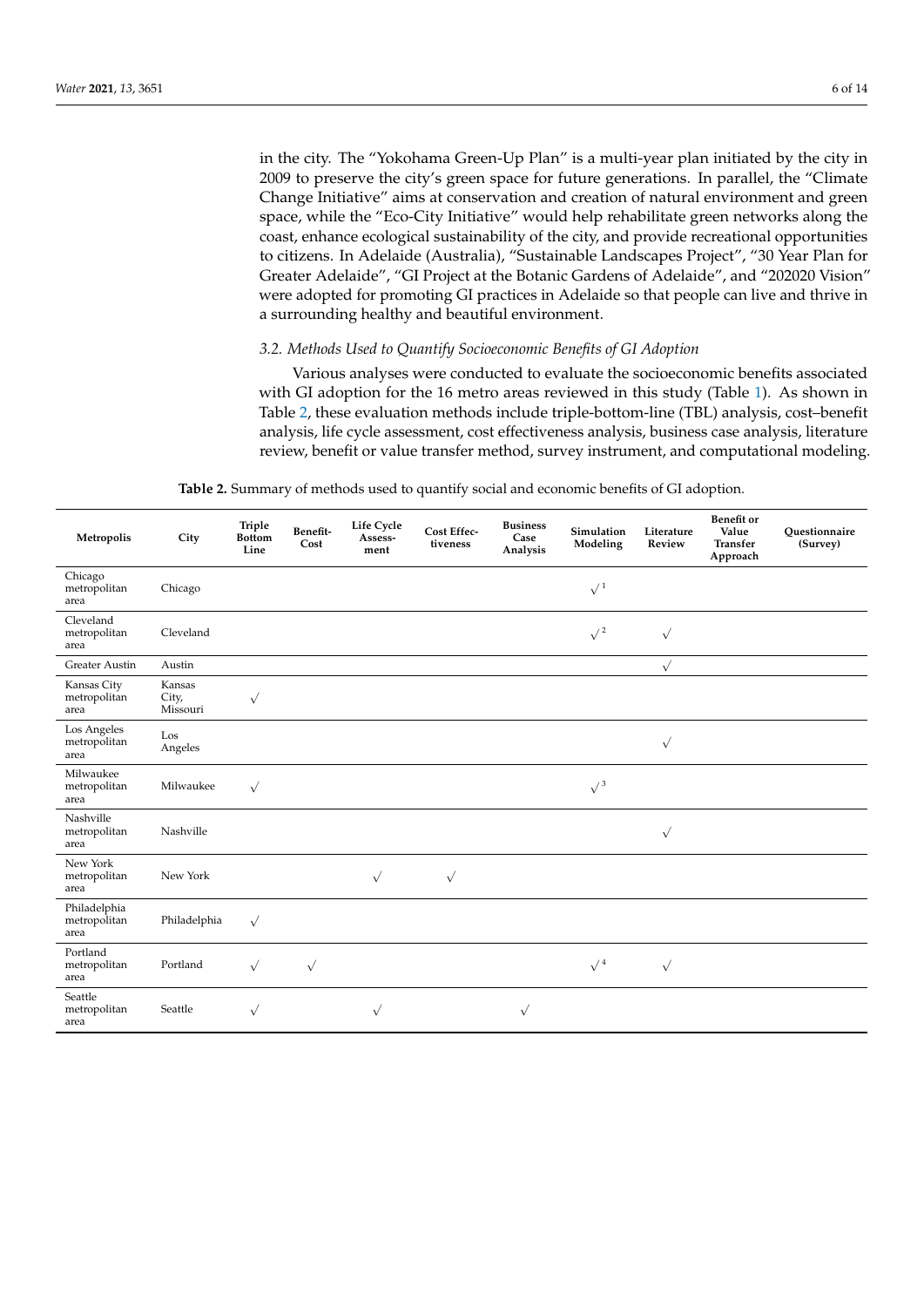<span id="page-6-0"></span>

| Metropolis                         | City       | Triple<br><b>Bottom</b><br>Line | Benefit-<br>Cost | <b>Life Cycle</b><br>Assess-<br>ment | Cost Effec-<br>tiveness | <b>Business</b><br>Case<br>Analysis | Simulation<br>Modeling | Literature<br>Review | <b>Benefit</b> or<br>Value<br><b>Transfer</b><br>Approach | Ouestionnaire<br>(Survey) |
|------------------------------------|------------|---------------------------------|------------------|--------------------------------------|-------------------------|-------------------------------------|------------------------|----------------------|-----------------------------------------------------------|---------------------------|
| Birmingham<br>metropolitan<br>area | Birmingham |                                 |                  |                                      |                         |                                     |                        |                      | $\sqrt{ }$                                                |                           |
| Copenhagen<br>metropolitan<br>area | Copenhagen |                                 |                  |                                      |                         |                                     |                        | $\sqrt{ }$           |                                                           |                           |
| Greater Tokyo<br>area              | Yokohama   |                                 |                  |                                      |                         |                                     |                        | $\sqrt{ }$           |                                                           |                           |
| Greater Toronto                    | Toronto    |                                 |                  |                                      |                         |                                     |                        |                      |                                                           |                           |
| South Australia                    | Adelaide   |                                 |                  |                                      |                         |                                     |                        |                      |                                                           |                           |

Notes: <sup>1</sup> Bin-method energy model developed by American Society of Heating, Refrigerating and Air Conditioning Engineers (ASHRAE) was used by City Hall, Chicago, to estimate energy cost savings due to cooling effect of green roof. <sup>2</sup> IMPLAN (IMpact Analysis for PLANning) model was used to determine the economic impact due to maintenance spending on GIs. <sup>3</sup> Milwaukee Metropolitan Sewerage District (MMSD) applied the System for Urban Stormwater Treatment and Analysis Integration (SUSTAIN) model to identify the most cost-effective set of LID/GI practices in terms of runoff volume reduction. <sup>4</sup> UFORE (Urban Forest Effects) model from the U.S. Forest Service (USFS) was used to estimate air pollution removed in terms of particulate matter by trees and shrubs for improving air quality and health.

#### **4. Social Benefits of GI**

Research showed that implementation of GI practices could help improve existing built areas by converting them into greener environments, improving the quality of life through beautification of these locations, and creation of recreational opportunities that in turn would support reduction in crime rate and stress [\[19\]](#page-12-11). Increased physical activities have often been linked to access to safe and good quality green space [\[37\]](#page-13-5). Physical activities can help reduce obesity, enhance mental well-being, and increase social interaction and integration (HHS 2008, National Prevention Council 2011). Green space is particularly beneficial to individuals who are vulnerable to social exclusion [\[37\]](#page-13-5). The social benefits associated with the 16 GI plans reviewed in this study are discussed below.

## *4.1. Reduction of Urban Heat Island Effect and Heat Stress*

In urban environments, buildings and pavement impervious surfaces such as concrete and asphalt, replace open land and vegetation, creating a different thermal bulk properties (i.e., heat capacity and thermal conductivity) and surface radiative properties of material surfaces in the built environment [\[38,](#page-13-6)[39\]](#page-13-7). These surfaces absorb rather than reflect solar radiation, causing surface temperatures and overall ambient temperature to rise in urban areas compared to rural surroundings [\[38,](#page-13-6)[39\]](#page-13-7). This creates an "island" of higher temperature in the urban landscape. Urban heat island could create health problems to residents as heat waves may lead to heat stroke and even death [\[40\]](#page-13-8). Due to heat island effects, central Los Angeles is typically 5◦F warmer than the surrounding suburban areas during summer [\[29\]](#page-12-18). Implementation of GI practices (green roof, trees, green walls, and rain gardens) provide vegetative shade that can lower the temperature within buildings and the surrounding air temperature through evapotranspiration [\[39\]](#page-13-7). Green space helps to mitigate the effects of urban heat island by reducing heat stress, leading eventually to improvement in public health. The TBL analysis conducted in Philadelphia predicted a reduction in fatalities caused by excessive heat and heat stress over the next 40 years from the year 2009 [\[41\]](#page-13-9). Similarly, a study to evaluate the benefits and costs of green roof in the City of Toronto revealed that a widespread adoption of green roof in the city would help reduce the local ambient air temperature by a range of 0.5 °C to 2 °C [\[42\]](#page-13-10). The City of Adelaide also reported that GI adoption could help lower heat stress, heatstroke, and heat related death of residents (Ely and Pitman 2012). Chicago, Los Angeles, Austin, Milwaukee, and Seattle (Table [1\)](#page-2-0) are also in the same mindset, reporting that GI adoption is a necessary step for reducing the effects of urban heat island (Table [3\)](#page-7-0) [\[27,](#page-12-16)[43\]](#page-13-11).

#### **Table 2.** *Cont.*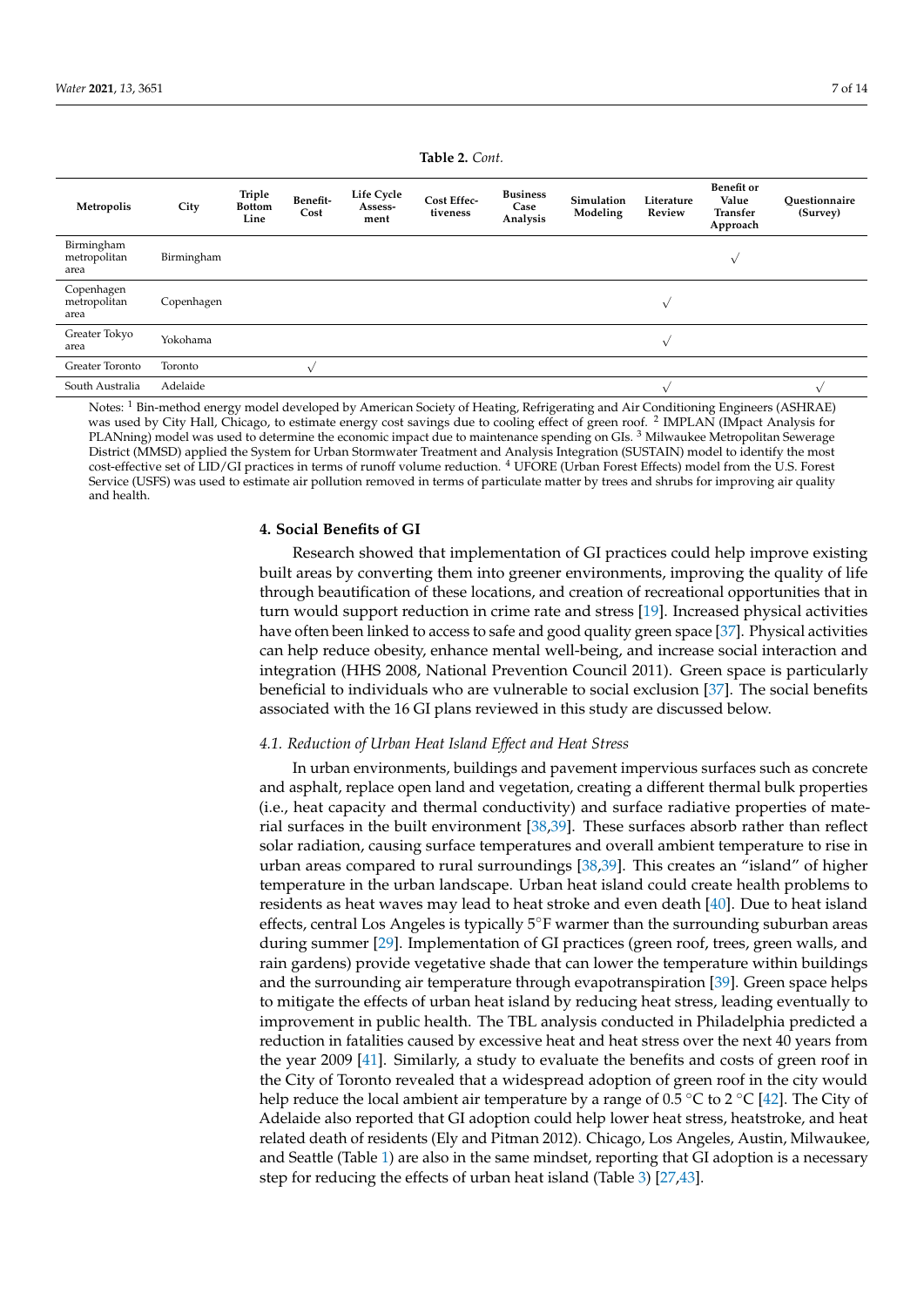<span id="page-7-0"></span>

| Metropolis                                  | Reduction<br>of Urban<br>Heat<br>Island<br><b>Effect</b> and<br>Heat<br><b>Stress</b> | <b>Enhancement</b> of<br>Aesthetics and<br>Increase in<br>Recreational<br>Opportunities | Creation of<br>Attractive<br>Streetscapes<br>Enhancing<br>Pedestrian<br>Environment | Equitable<br>Access to<br>Healthy<br>Neighbor-<br>hoods | Improvement of<br>Quality of Life<br>(Enhancement of<br>Physical and<br>Mental Health,<br>and Reduction<br>of Stress) | Creation<br>of<br>Green<br>$\text{Job}$ * | Improvement<br>of Air<br>Quality and<br>Human<br>Health | Reduction of<br>Flooding and<br>Combined<br>Sewer<br>Overflow <sup>*</sup><br>(CSO) | Reduction of<br>Domestic<br>Violence and<br><b>Crime Rate</b> | <b>Providing Space</b><br>for Urban<br>Agriculture and<br>Community<br>Gardens | Noise<br>Abate-<br>ment |
|---------------------------------------------|---------------------------------------------------------------------------------------|-----------------------------------------------------------------------------------------|-------------------------------------------------------------------------------------|---------------------------------------------------------|-----------------------------------------------------------------------------------------------------------------------|-------------------------------------------|---------------------------------------------------------|-------------------------------------------------------------------------------------|---------------------------------------------------------------|--------------------------------------------------------------------------------|-------------------------|
| Chicago<br>metropolitan area                | $\sqrt{}$                                                                             |                                                                                         | $\sqrt{}$                                                                           |                                                         |                                                                                                                       |                                           | $\sqrt{}$                                               | $\sqrt{}$                                                                           |                                                               |                                                                                |                         |
| Cleveland<br>metropolitan area              |                                                                                       | $\sqrt{ }$                                                                              |                                                                                     | $\sqrt{ }$                                              | $\sqrt{ }$                                                                                                            | $\sqrt{}$                                 | $\sqrt{}$                                               |                                                                                     |                                                               |                                                                                |                         |
| Greater Austin                              | $\sqrt{}$                                                                             | $\sqrt{ }$                                                                              |                                                                                     |                                                         | $\sqrt{}$                                                                                                             |                                           | $\sqrt{}$                                               |                                                                                     |                                                               | $\sqrt{}$                                                                      |                         |
| Kansas City<br>metropolitan area            | $\sqrt{}$                                                                             | $\sqrt{}$                                                                               |                                                                                     |                                                         | $\sqrt{}$                                                                                                             | $\sqrt{}$                                 | $\sqrt{}$                                               | $\sqrt{ }$                                                                          |                                                               |                                                                                |                         |
| Los Angeles<br>metropolitan area            | $\sqrt{ }$                                                                            | $\sqrt{ }$                                                                              | $\sqrt{}$                                                                           |                                                         |                                                                                                                       | $\sqrt{}$                                 |                                                         | $\sqrt{ }$                                                                          |                                                               |                                                                                |                         |
| Milwaukee<br>metropolitan area              | $\sqrt{ }$                                                                            | $\sqrt{ }$                                                                              |                                                                                     |                                                         | $\sqrt{}$                                                                                                             | $\sqrt{}$                                 |                                                         | $\sqrt{ }$                                                                          | $\sqrt{ }$                                                    |                                                                                |                         |
| Nashville<br>metropolitan area              | $\sqrt{ }$                                                                            |                                                                                         |                                                                                     |                                                         |                                                                                                                       | $\sqrt{}$                                 | $\sqrt{}$                                               | $\sqrt{ }$                                                                          | $\sqrt{ }$                                                    |                                                                                |                         |
| New York<br>metropolitan area               | $\sqrt{}$                                                                             | $\sqrt{}$                                                                               |                                                                                     |                                                         | $\sqrt{ }$                                                                                                            |                                           | $\sqrt{}$                                               | $\sqrt{ }$                                                                          |                                                               |                                                                                |                         |
| Philadelphia<br>metropolitan area           | $\sqrt{ }$                                                                            | $\sqrt{}$                                                                               |                                                                                     | $\sqrt{}$                                               |                                                                                                                       | $\sqrt{}$                                 | $\sqrt{}$                                               | $\sqrt{}$                                                                           |                                                               |                                                                                |                         |
| Portland<br>metropolitan area               | $\sqrt{ }$                                                                            | $\sqrt{}$                                                                               | $\sqrt{ }$                                                                          | $\sqrt{}$                                               | $\sqrt{}$                                                                                                             |                                           | $\sqrt{}$                                               | $\sqrt{}$                                                                           | $\sqrt{}$                                                     |                                                                                |                         |
| Seattle<br>metropolitan area                | $\sqrt{}$                                                                             | $\sqrt{}$                                                                               |                                                                                     |                                                         |                                                                                                                       |                                           | $\sqrt{}$                                               | $\sqrt{}$                                                                           |                                                               |                                                                                |                         |
| Birmingham<br>metropolitan area             | $\sqrt{ }$                                                                            | $\sqrt{ }$                                                                              |                                                                                     |                                                         | $\sqrt{ }$                                                                                                            | $\sqrt{}$                                 | $\sqrt{}$                                               |                                                                                     |                                                               |                                                                                |                         |
| Copenhagen<br>metropolitan area             | $\sqrt{}$                                                                             |                                                                                         |                                                                                     |                                                         | $\sqrt{ }$                                                                                                            |                                           | $\sqrt{}$                                               |                                                                                     | $\sqrt{}$                                                     |                                                                                |                         |
| Greater Tokyo<br>Area (City of<br>Yokohama) | $\sqrt{ }$                                                                            | $\sqrt{ }$                                                                              |                                                                                     |                                                         |                                                                                                                       |                                           |                                                         | $\sqrt{}$                                                                           |                                                               |                                                                                |                         |
| Greater Toronto                             | $\sqrt{}$                                                                             | $\sqrt{}$                                                                               |                                                                                     |                                                         |                                                                                                                       | $\sqrt{}$                                 | $\sqrt{}$                                               |                                                                                     |                                                               | $\sqrt{}$                                                                      |                         |
| Adelaide (South<br>Australia)               | $\sqrt{ }$                                                                            | $\sqrt{}$                                                                               |                                                                                     |                                                         | $\sqrt{}$                                                                                                             |                                           | $\sqrt{}$                                               |                                                                                     | $\sqrt{}$                                                     | $\sqrt{ }$                                                                     | $\sqrt{ }$              |

**Table 3.** Social benefits associated with GI adoption in the cities examined in this study.

Note: \* May also contribute to economic benefits.

# *4.2. Beautification of Existing Urban Areas*

The lack of access to sufficient green space has been a major problem that communities generally face in urban areas. This may influence the physical and emotional health of urban dwellers [\[44\]](#page-13-12). Creation of new green spaces by incorporating GI practices in new developments and gentrification projects has been shown to improve community livability and provide opportunities to stay healthy through recreational activities [\[44\]](#page-13-12). The TBL analysis conducted by the City of Philadelphia estimated that in over 40 years the monetized present value of recreational benefits from GI adoption would amount to USD 520 million [\[45\]](#page-13-13). Milwaukee Metropolitan Sewer District (MMSD) also estimated that GI incorporation (green alleys and bioretention areas) in its combined sewer service areas could increase recreational areas by 275 acres. Predictions with benefit or value transfer method in Birmingham (United Kingdom) estimated the annual value of recreational benefits for GBP 7.4 million (USD 12.6 million) for expanding woodland and GBP 0.17 million (USD 0.3 million) for wetland, with an aesthetic appreciation of woodland estimated at GBP 8.6 million (USD 14.7 million) [\[21\]](#page-12-12). An analysis of the feedback from a survey instrument in the City of Adelaide allowed us to conclude that 47% and 42% of the 76 respondents strongly agreed that GI adoption would provide attractive living space through enhancement of the beauty of the surrounding environments and increase recreational opportunities, respectively [\[46\]](#page-13-14).

# *4.3. Environmental Equity*

Implementation of GI practices in minority and low-income neighborhoods could enhance access to green space, create hope, and improve community livability [\[20\]](#page-12-21). The case of GI adoption in socially disadvantaged and minority neighborhoods in Portland, Oregon, is an example [\[20\]](#page-12-21). Philadelphia and Cleveland have also reported similar environmental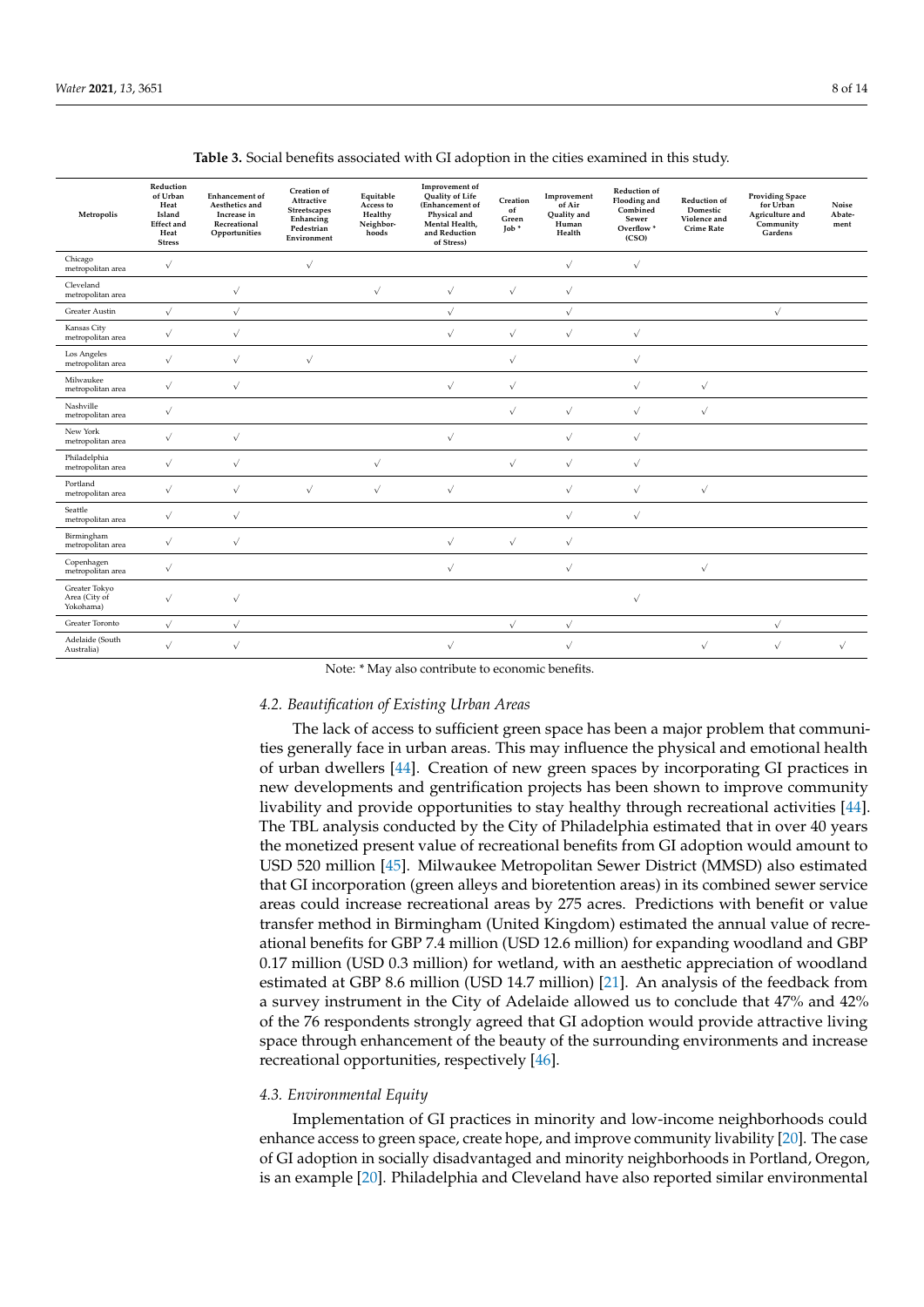equity benefits derived from GI implementation for their neighborhoods under GI adoption plans (Table [3,](#page-7-0) [\[27,](#page-12-16)[47\]](#page-13-15)).

## *4.4. Creation of Green Jobs*

The construction and maintenance of any infrastructure require a workforce. Green infrastructure also falls under this category and requires both skilled and unskilled labor for the construction and maintenance of the practices. The direct outcome for the need of a permanent workforce for GI projects is the creation of green jobs, which will ultimately lead to income generation in a number of households. Nearly 250 people could be employed in green jobs in Philadelphia annually [\[41\]](#page-13-9), equating to an estimated present value of USD 125 million in savings of social assistance costs (i.e., food stamps and homeless expenditure) over a 40-year period [\[45\]](#page-13-13). In the same context, an annual reduction of USD 5.5 million in social assistance costs with a present worth of USD 68 million over a 20-year period was estimated for the City of Milwaukee with the creation of green jobs [\[48\]](#page-13-16).

# *4.5. Improvement in Air Quality and Human Health*

Vegetation improves air quality by filtering airborne pollutants and toxic gases such as and particulate matter ( $PM_{10}$ ) and ozone (O<sub>3</sub>) [\[22,](#page-12-13)[49,](#page-13-17)[50\]](#page-13-18). Reduction of energy consumption in buildings with the implementation of GI practices also improves air quality by decreasing emission of sulfur dioxide (SO<sub>2</sub>) and nitrogen dioxide (NO<sub>2</sub>) [\[22](#page-12-13)[,45\]](#page-13-13). Improvement in air quality is directly associated with public health improvement (American Rivers 2012). If the City of Philadelphia's GI plan is fully adopted, air quality would be improved in the city and the frequency and severity of respiratory illness would be reduced, corresponding to a USD 130 million present value of health benefits over a 40-year period [\[45\]](#page-13-13). In Portland, Oregon, 0.4 hectare of ecoroof was shown to remove approximately 4 kg of  $PM_{10}$  per year, 1 square meter of green street facility removes 18 g of  $PM_{10}$  annually, and one tree removes approximately 90 g of  $PM_{10}$  per year [\[20\]](#page-12-21). The trees planted in New York City are expected to reduce 129 tons of ozone, 63 tons of  $PM_{10}$ , and 193 tons of  $NO<sub>2</sub>$  per year [\[51\]](#page-13-19). In a similar study, Banting et al. (2005) reported that the economic value for reducing carbon monoxide  $(CO)$ ,  $NO<sub>2</sub>$ ,  $O<sub>3</sub>$ ,  $PM<sub>10</sub>$ , and  $SO<sub>2</sub>$  using green roof in the City of Toronto, Canada, would be about USD 2 million per year [\[42\]](#page-13-10).

#### *4.6. Reduction in Flooding and Combined Sewer Overflow Events*

In recent years, concerns over the increasing number of flood events have prompted interest in better management and reduction of flood risks in urban settings with adoption of GI practices. Urbanization generally intensifies flood risks through increased runoff rate and volume, decreased time of concentration, reduced water infiltration, and channel deformation [\[52](#page-13-20)[,53\]](#page-13-21). In combined sewersheds, urbanization can lead to increased CSO events, resulting in impairment of downstream waters and deterioration of aquatic life [\[7\]](#page-12-1). Plant and tree stands could delay runoff velocity, reduce runoff volume, extend runoff time of concentration, and promote infiltration into the soil profile [\[54\]](#page-13-22). By promoting infiltration and evapotranspiration, GI practices help reduce flood risks and CSO events, while improving community livability. In addition, the pressure on sewer system during rain events is diminished when the volume of stormwater seeping into the sewer system is reduced. Research found that one million trees can capture 1.9 billion gallons of stormwater per year in LA area [\[29\]](#page-12-18). Green infrastructure plans in cities such as Chicago, Kansas City, Milwaukee, Nashville, New York City, Philadelphia, Portland, and Seattle are anticipated to help address flood and CSO issues (Table [3,](#page-7-0) [\[30–](#page-12-19)[32,](#page-13-0)[55\]](#page-13-23)).

## *4.7. Reduction in Domestic Violence and Crime Rate*

Even though the role of GI adoption in domestic and crime rate reduction is not well documented, it is generally accepted that GI practices could help reduce mental fatigue and stress, which in turn could be linked to reduction in domestic violence and crime rate. The reduction of crime rate associated with GI adoption could be explained by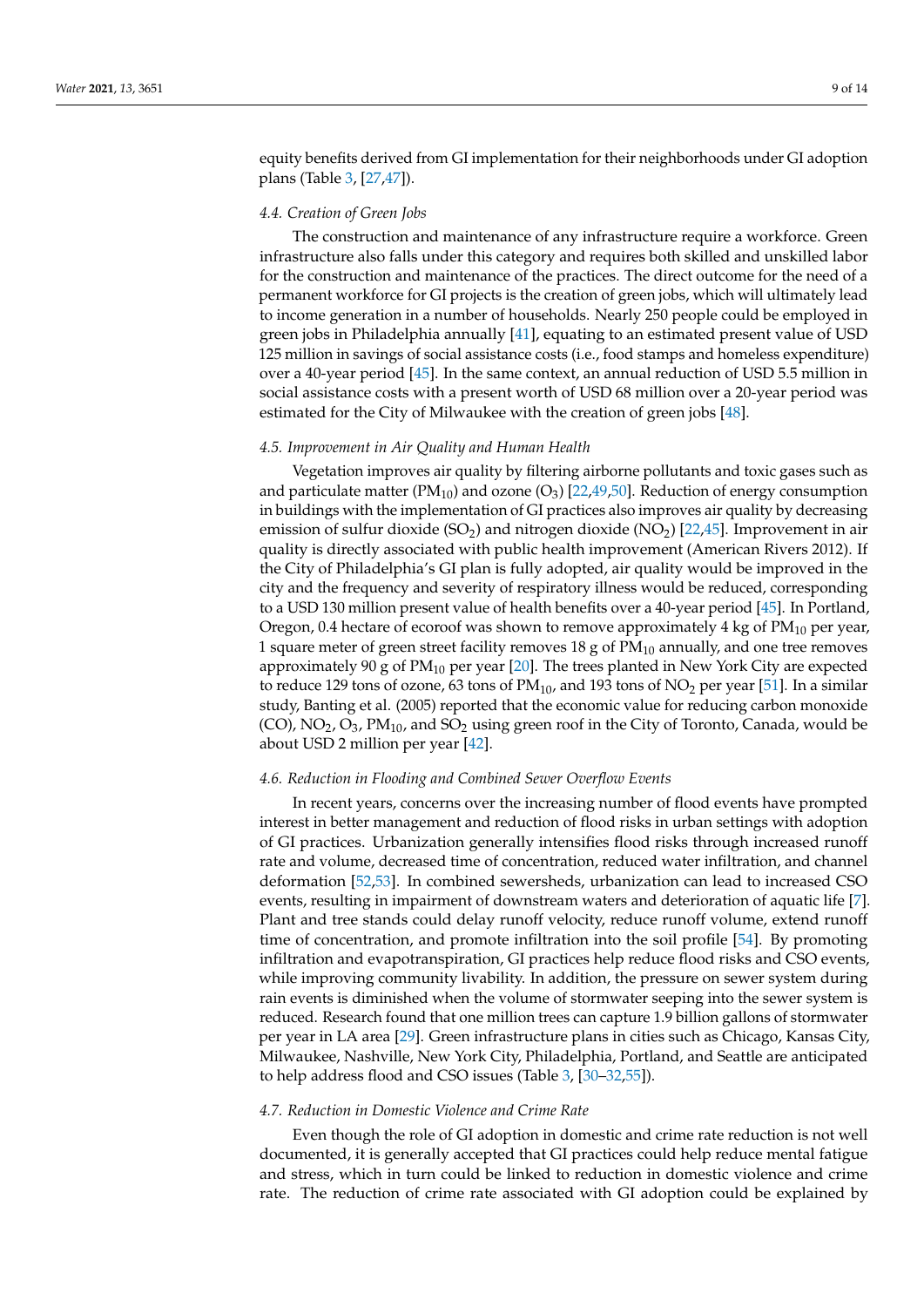the fact that GI encourages walkability and outdoor activities, thus discouraging crimes by increasing the probability of crime watch. Cities such as Milwaukee, Nashville, and Copenhagen acknowledged the role of GI adoption in lowering crime rate and reinforce the sense of community through increased social interactions (Table [3,](#page-7-0) [\[32](#page-13-0)[,48](#page-13-16)[,56\]](#page-13-24)). Wellmaintained green areas are believed to be important for reducing mental fatigue, violent emotions in individuals, leading to reduction in crime rate and domestic violence in communities [\[20](#page-12-21)[,57\]](#page-13-25).

## *4.8. Other Social Benefits*

Implementation of GI practices plays a major role in creating attractive streetscapes to enhance walkability and pedestrian environment and abate traffic noise in adjacent residential areas [\[29](#page-12-18)[,43](#page-13-11)[,57\]](#page-13-25) (Table [3\)](#page-7-0). Likewise, the quality of life translated in stress reduction as well as improvement in physical and mental health is highlighted with implementation of GI practices in Cleveland, Austin, Kansas City, Milwaukee, New York, Portland, Birmingham, Copenhagen, and Adelaide (Table [3\)](#page-7-0). Planning for GI adoption would also provide space for urban agriculture and community gardens (Table [3,](#page-7-0) [\[42](#page-13-10)[,57\]](#page-13-25)).

## **5. Economic Benefits of GI**

Green infrastructure provides multiple economic advantages. Adoption of GI practices was shown to add value to properties in Adelaide according to a survey instrument in which 33% of the respondents agreed to this with a mention of "very" (Table [4,](#page-9-0) [\[46\]](#page-13-14)). The GI plans for the 16 cities reviewed allowed us to identify some of these economic benefits.

**Table 4.** Economic benefits associated with GI adoption in the cities examined in this study.

<span id="page-9-0"></span>

| Metropolis                               | Creation<br>of Green<br>$\text{Job}$ * | Reduction of<br><b>Energy Bills</b> | Increase in<br>Property<br>Values | <b>Reduction of</b><br>Infrastructure<br>Cost and<br><b>Treatment Cost</b> | Reduction of<br>Flood and<br><b>Associated Cost</b> | Reduction<br>of<br>Pumping<br>Costs | Increase in<br>Life Span of<br>Infrastructure | Reduction of<br>Stormwater<br>Fees | Increase<br>in<br>Tourism | Increase<br>in<br><b>Business</b><br>Activity | Reduction of<br>food Bills<br>due to Urban<br>Agriculture<br>Production |
|------------------------------------------|----------------------------------------|-------------------------------------|-----------------------------------|----------------------------------------------------------------------------|-----------------------------------------------------|-------------------------------------|-----------------------------------------------|------------------------------------|---------------------------|-----------------------------------------------|-------------------------------------------------------------------------|
| Chicago<br>metropolitan area             |                                        | $\sqrt{}$                           | $\checkmark$                      |                                                                            |                                                     |                                     |                                               |                                    |                           |                                               |                                                                         |
| Cleveland<br>metropolitan Area           | $\sqrt{}$                              | $\sqrt{}$                           | $\sqrt{}$                         |                                                                            | $\checkmark$                                        |                                     |                                               |                                    |                           |                                               |                                                                         |
| <b>Greater Austin</b>                    |                                        | $\sqrt{}$                           | $\sqrt{}$                         |                                                                            |                                                     |                                     | $\checkmark$                                  |                                    |                           |                                               |                                                                         |
| Kansas City<br>metropolitan Area         | $\sqrt{ }$                             |                                     | $\sqrt{}$                         | $\sqrt{ }$                                                                 | $\sqrt{}$                                           |                                     |                                               |                                    |                           |                                               |                                                                         |
| Los Angeles<br>metropolitan area         | $\sqrt{}$                              | $\sqrt{}$                           | $\sqrt{ }$                        | $\sqrt{}$                                                                  |                                                     |                                     |                                               |                                    |                           |                                               |                                                                         |
| Milwaukee<br>metropolitan area           | $\sqrt{}$                              | $\sqrt{}$                           | $\sqrt{ }$                        | $\sqrt{}$                                                                  |                                                     | $\sqrt{ }$                          |                                               |                                    |                           |                                               |                                                                         |
| Nashville<br>metropolitan area           | $\sqrt{}$                              | $\sqrt{}$                           | $\sqrt{}$                         |                                                                            | $\sqrt{}$                                           |                                     |                                               | $\sqrt{}$                          |                           |                                               |                                                                         |
| New York<br>metropolitan area            |                                        | $\sqrt{ }$                          | $\checkmark$                      | $\sqrt{}$                                                                  |                                                     | $\checkmark$                        |                                               |                                    |                           |                                               |                                                                         |
| Philadelphia<br>metropolitan area        | $\sqrt{ }$                             | $\sqrt{ }$                          | $\sqrt{}$                         | $\sqrt{ }$                                                                 |                                                     |                                     |                                               | $\sqrt{}$                          |                           |                                               |                                                                         |
| Portland<br>metropolitan area            |                                        | $\sqrt{}$                           | $\sqrt{ }$                        | $\sqrt{}$                                                                  |                                                     |                                     | $\sqrt{}$                                     | $\checkmark$                       |                           |                                               |                                                                         |
| Seattle metropolitan<br>area             |                                        | $\sqrt{ }$                          | $\sqrt{ }$                        | $\sqrt{ }$                                                                 |                                                     |                                     |                                               |                                    |                           |                                               |                                                                         |
| Birmingham<br>metropolitan area          | $\checkmark$                           | $\sqrt{ }$                          | $\sqrt{}$                         |                                                                            | $\sqrt{}$                                           |                                     |                                               |                                    | $\checkmark$              | $\checkmark$                                  |                                                                         |
| Copenhagen<br>metropolitan area          |                                        | $\sqrt{}$                           | $\sqrt{}$                         |                                                                            |                                                     |                                     |                                               |                                    | $\checkmark$              | $\sqrt{}$                                     | $\sqrt{}$                                                               |
| Greater Tokyo Area<br>(City of Yokohama) |                                        | $\sqrt{}$                           |                                   |                                                                            |                                                     |                                     |                                               |                                    |                           |                                               |                                                                         |
| Greater Toronto                          | $\sqrt{}$                              | $\sqrt{}$                           | $\sqrt{}$                         | $\sqrt{}$                                                                  | $\sqrt{}$                                           |                                     |                                               |                                    |                           |                                               |                                                                         |
| South Australia<br>(Adelaide)            |                                        | $\sqrt{}$                           | $\sqrt{}$                         |                                                                            |                                                     |                                     | $\sqrt{}$                                     |                                    | $\sqrt{}$                 |                                               | $\sqrt{ }$                                                              |

Note: \* May also contribute to social benefits.

# *5.1. Green jobs*

Philadelphia's TBL analysis showed that GI adoption projects helped to create nearly 250 green jobs [\[41\]](#page-13-9), estimated with a present value benefit of USD 125 million of saving on social costs over a 40-year period [\[45\]](#page-13-13). Similar predictions were made for GI implementation plans in Milwaukee, where the creation of green jobs would reduce social costs estimated at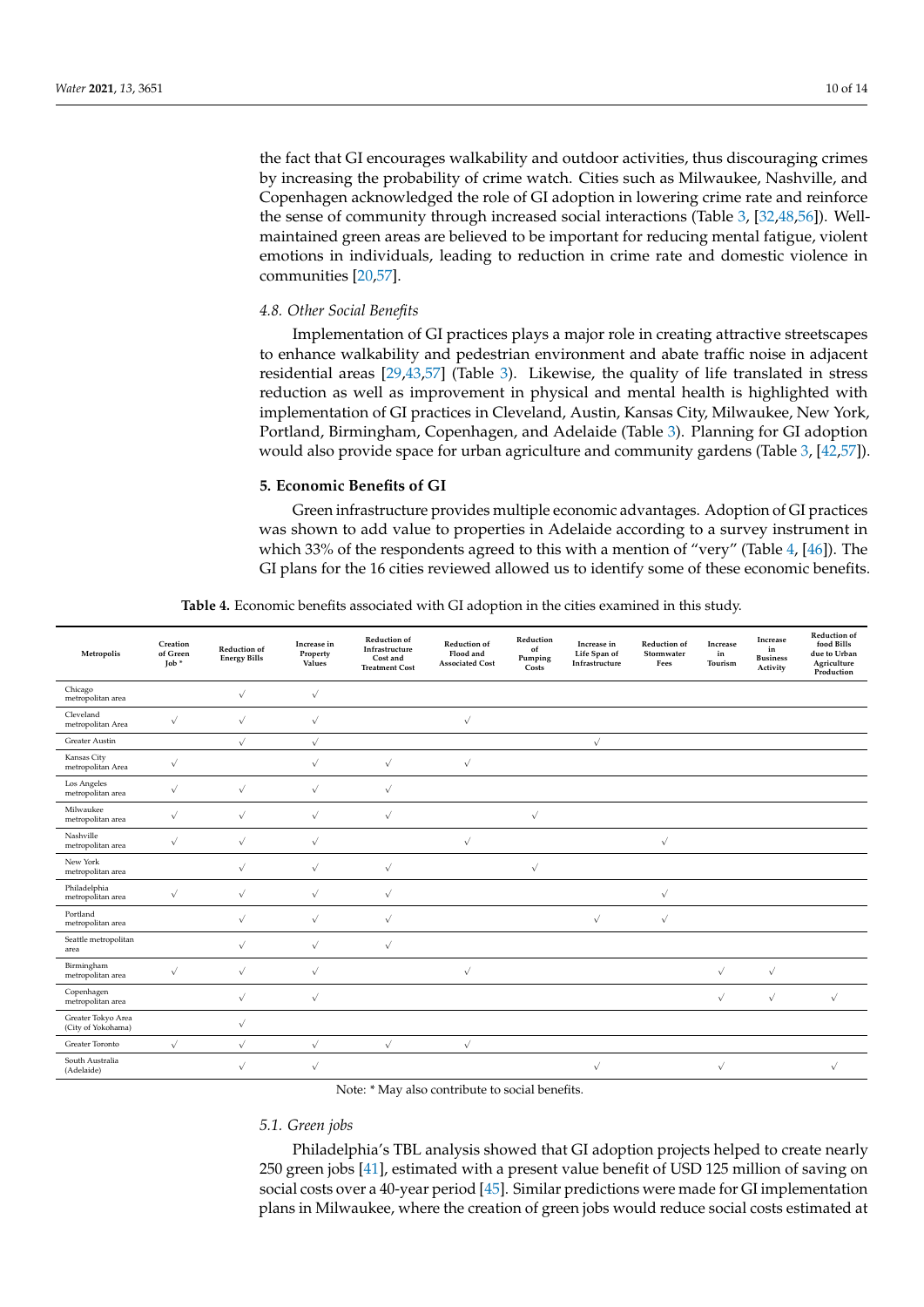USD 5.5 million with a present worth of USD 68 million over a 20-year period (Table [4,](#page-9-0) [\[48\]](#page-13-16)). It should be noted that green jobs are jobs that contribute to the preservation or restoration of environment quality.

## *5.2. Energy Savings*

Implementation of GI practices in a watershed would result in reduction of runoff volume, leading to a decrease in energy costs for pumping and treating combined sewer systems [\[7\]](#page-12-1). In Philadelphia, the TBL analysis conducted for the GI adoption plan indicated that a net energy saving over a 40-year period in the city could approximate 370 million kWh (kilowatt hours) or USD 34 million in monetary value [\[45\]](#page-13-13). Model predictions for energy savings estimated an annual total energy saving of USD 3600 for the green roof implemented on the City Hall in Chicago [\[58\]](#page-13-26). Initiatives of ecoroof projects in the city of Portland would translate into more than 8270 kWh per acre per year, 155 kWh per year per green street facility, and more than 11 kWh per year per tree of energy savings [\[20\]](#page-12-21). A reduction of 1.8 million kWh of energy use over a 20-year period in the CSS area was estimated for Milwaukee, resulting in USD 98,000 to USD 143,000 savings [\[48\]](#page-13-16). In New York City, shading from street trees provide approximately USD 27.8 million per year in energy savings (Table [4,](#page-9-0) [\[51\]](#page-13-19)). Similarly, implementation of the Toronto green roof plan would result in USD 21 million per year savings (Table [4;](#page-9-0) [\[42\]](#page-13-10)), and Birmingham in the United Kingdom could save USD 0.7 million (GBP 0.39 million) per year in energy costs for heathland areas (heathland refers to shrubland habitat, which usually grows on freelydrained infertile soils), and USD 0.8 million per year (GBP 0.48 million) for grassland areas (Table [4,](#page-9-0) [\[21\]](#page-12-12)).

# *5.3. Property Values*

Research showed that property values were higher in areas with trees and vegetation compared to similar areas without vegetation [\[59\]](#page-13-27). With the GI adoption planned for the city, greened neighborhoods, near park, and green areas would see 2% to 5% on average (Table [4,](#page-9-0) [\[41\]](#page-13-9)). In Seattle, increases in the value of properties located in close proximity to green areas averaged 5% (Table [4,](#page-9-0) [\[55\]](#page-13-23)). The value of homes located near green streets, swales, and other GI practices was projected to increase by 3% to 5% (Table [4;](#page-9-0) [\[20\]](#page-12-21)). The CSS area of Milwaukee has also seen an increase of USD 68 million in property values [\[48\]](#page-13-16). A neighborhood garden implemented in New York City raised the surrounding property values by 9% within five years of the opening of the garden [\[51\]](#page-13-19). It is believed that implementation of GI practices has increased tourism and opportunities for business activities in Birmingham and Copenhagen (Table [4\)](#page-9-0).

# *5.4. Infrastructure Capital and Sewer Treatment Costs*

Implementation of porous pavement and green alleys in the CSS area in Milwaukee would result in 66 to 77% reduction per stormwater unit storage cost, which will ultimately lead to a saving for constructing stormwater infrastructure (Table [4,](#page-9-0) [\[48\]](#page-13-16)). In Toronto, downspout disconnection saved about USD 140 million in stormwater infrastructure costs between 1998 and 2011 (Table [4,](#page-9-0) [\[27\]](#page-12-16), and approximately USD 279 million in municipal infrastructure capital costs could also be saved with implementation of green roofs [\[27\]](#page-12-16). There was an estimated reduction in stormwater pumping costs from deep tunnels with the implementation of GI practices in Milwaukee and New York City (Table [4\)](#page-9-0), leading to increases in public and private infrastructure life span in Austin, Portland, and Adelaide (Table [4\)](#page-9-0). Green infrastructure adoption plans for the cities of Nashville, Philadelphia, and Portland also highlighted reductions in their stormwater fees (Table [4\)](#page-9-0). In Copenhagen and Adelaide, GI adoption is held in high regards with respect to urban agriculture, which in turn help reduce food bills (Table [4\)](#page-9-0).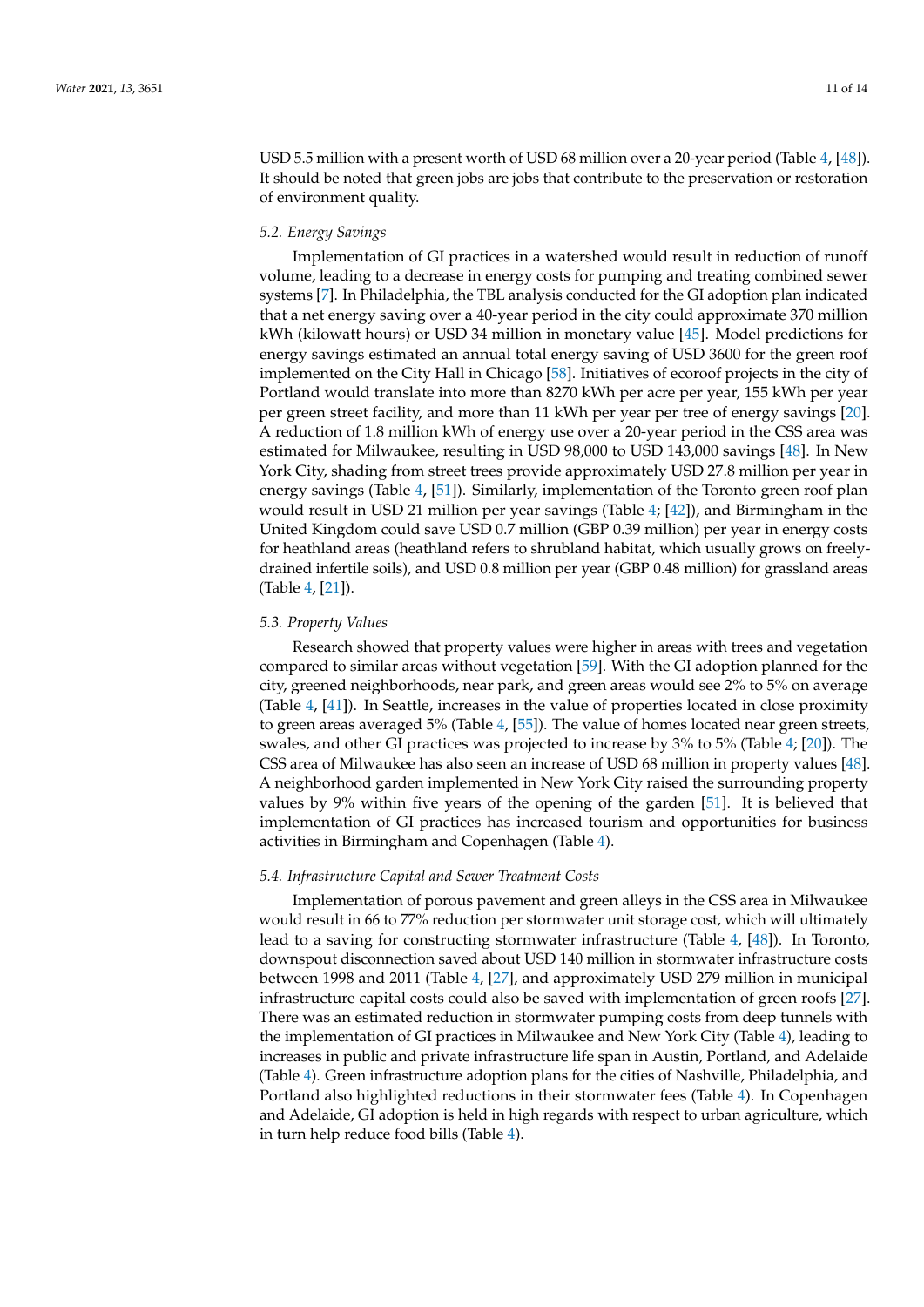## *5.5. Flood Events and Associated Costs*

Using a value transfer approach, a reduction in flood damage was estimated for USD 0.6 million (GBP 0.37 million) with the implementation of a 426 ha of wetland in the City of Birmingham (Table [4,](#page-9-0) [\[21\]](#page-12-12)).

# **6. Conclusions**

This work focused on social and economic benefits gained from GI adoption implementation in 12 cities of the United States, Copenhagen, Adelaide, Toronto, and Tokyo. The evaluation methods used to quantify GI adoption benefits as reported by the city programs include TBL analysis, cost–benefit analysis, life cycle assessment, cost effectiveness analysis, business case analysis, literature review, benefit or value transfer method, survey instrument, and computational modeling.

On the basis of the review and program examined, we found that GI adoption could help lower heat stress, heatstroke, and heat-related death of residents. Creation of new green spaces, by incorporating GI practices, has been shown to improve community livability and provide opportunities to stay healthy through recreational activities. The direct outcome for the need of a permanent workforce for GI projects is the creation of green jobs, which would ultimately lead to income generation in a number of households. Vegetation improves air quality by filtering airborne pollutants and toxic gases such as particulate matter and ozone. Reduction of energy consumption in buildings with the implementation of GI practices also improves air quality by decreasing emission of sulfur dioxide and nitrogen dioxide. GI encourages walkability and outdoor activities, thus discouraging crimes by increasing the probability of crime watch.

The economic benefits from GI adoption have been estimated in millions of dollars. Implementation of GI practices in a watershed would result in reduction of runoff volume, leading to a decrease in energy costs for pumping and treating combined sewer systems. This analysis also showed that property values were higher in areas with trees and vegetation compared to similar areas without vegetation.

**Author Contributions:** R.S. conducted this study as part of his graduate research activities under the guidance of Laurent Ahiablame in collaboration with the St. Louis Metropolitan Sewer District. R.S. wrote the initial draft of the manuscript. L.A. supervised and guided this work. L.A. edited and improved the manuscript. All authors have read and agreed to the published version of the manuscript.

**Funding:** The authors are grateful for the financial support from the St. Louis Metropolitan Sewer District.

**Informed Consent Statement:** Not applicable.

**Data Availability Statement:** No new data were created or analyzed in this study. Data sharing is not applicable to this article.

**Acknowledgments:** The views and opinions of authors expressed herein do not state or reflect those of their employers and the St. Louis Metropolitan Sewer District. Thanks to Jianpeng "Jim" Zhou and Susan Morgan for their support throughout this project.

**Conflicts of Interest:** The authors declare no conflict of interest.

## **References**

- <span id="page-11-0"></span>1. Ahiablame, L.M.; Engel, B.A.; Chaubey, I. Effectiveness of low impact development practices: Literature review and suggestions for future research. *Water Air Soil Pollut.* **2012**, *223*, 4253–4273. [\[CrossRef\]](http://doi.org/10.1007/s11270-012-1189-2)
- 2. USEPA (United States Environmental Protection Agency). *Benefits of Green Infrastructure*; USEPA: Washington, DC, USA, 2021.
- <span id="page-11-2"></span>3. European Commission; Expert Group on the Urban Environment. *European Sustainable Cities*; Nuclear Safety and Civil Protection: Brussels, Belgium, 1996.
- <span id="page-11-1"></span>4. Chen, Y.; Whalley, A. Green infrastructure: The effects of urban rail transit on air quality. *Am. Econ. J. Econ. Policy* **2021**, *4*, 58–97. [\[CrossRef\]](http://doi.org/10.1257/pol.4.1.58)
- <span id="page-11-3"></span>5. CH2MHILL. *Lancaster's Green Infrastructure Plan*; CH2M Hill Inc.: City of Lancaster, PA, USA, 2011.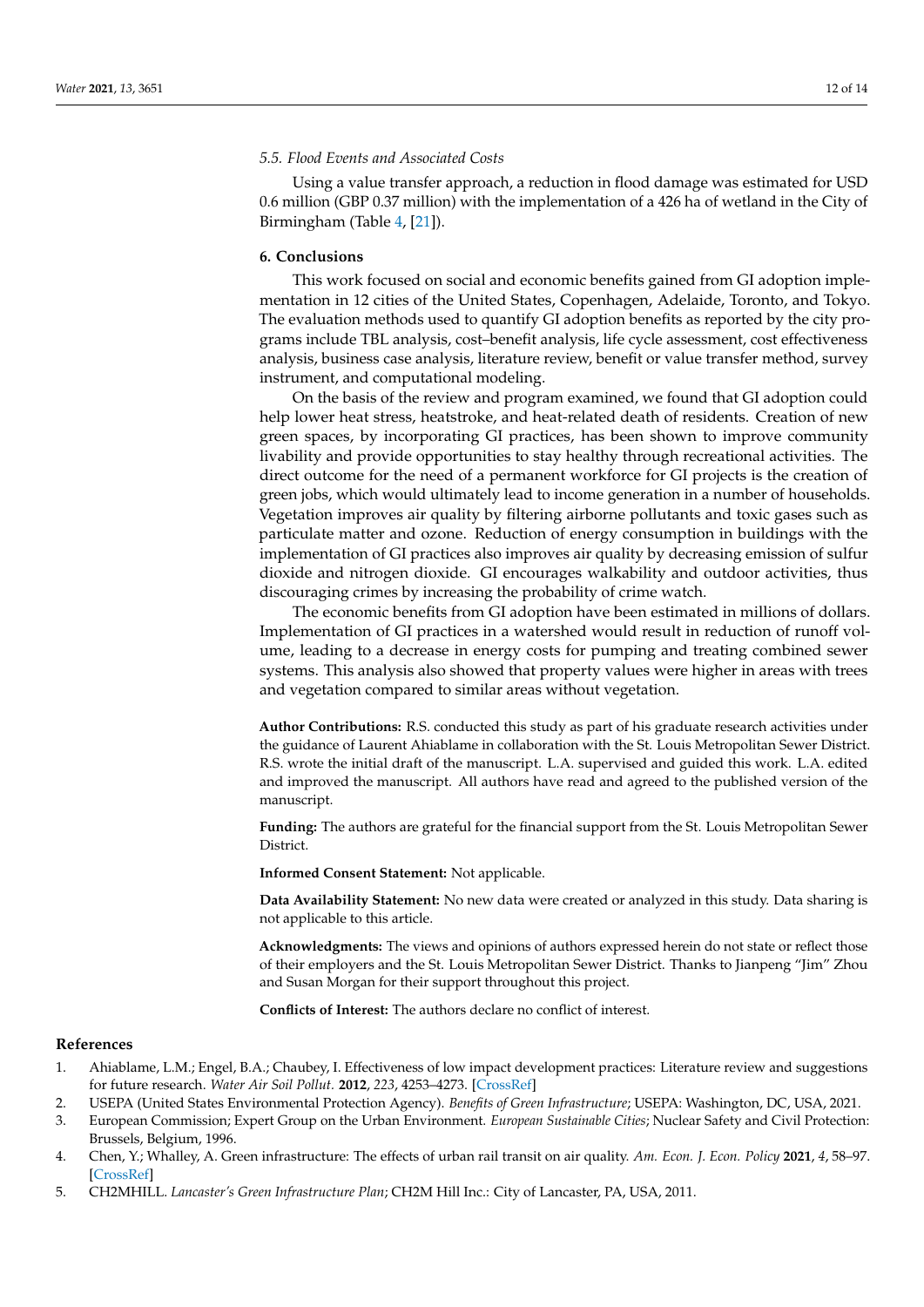- <span id="page-12-0"></span>6. USEPA (US Environmental Protection Agency). *Combined Sewer Overflow Management Fact Sheet. Sewer Separation*; EPA-832-F-99- 041; Office of Water: Washington, DC, USA, 1999.
- <span id="page-12-1"></span>7. Buckley, M.; Souchlas, T.; Odefey, J.; Detwiler, S.; Rousseau, K.; Trice, A.; Blackwell, R.; O'Hara, K.; Brown, S.; Raviprakash, P. *Banking on Green: A look at How Green Infrastructure Can Save Municipalities Money and Provide Economic Benefits Community-Wide*; American Rivers, the Water Environment Federation, the American Society of Landscape Architects and ECONorthwest: Washington, DC, USA, 2012.
- <span id="page-12-2"></span>8. Phillips, P.; Chalmers, A.; Gray, J.; Kolpin, D.; Foreman, W.; Wall, G. Combined sewer overflows: An environmental source of hormones and wastewater micropollutants. *Environ. Sci. Technol.* **2012**, *46*, 5336–5343. [\[CrossRef\]](http://doi.org/10.1021/es3001294) [\[PubMed\]](http://www.ncbi.nlm.nih.gov/pubmed/22540536)
- <span id="page-12-3"></span>9. CEI (Comprehensive Environmental Inc.). New Hampshire Stormwater Manual. In *Stormwater and Antidegradation*; WD-08-20A; Comprehensive Environmental Inc. & New Hampshire Department of Environmental Services: Concord, NH, USA, 2008; Volume 1.
- <span id="page-12-8"></span>10. Davis, A.P. *Green Engineering Principles Promote Low-Impact Development*; ACS Publications: Washington, DC, USA, 2005.
- 11. DoD (Department of Defense). *The Low Impact Development Manual*; UFC-3-210-10; Department of Defense: Fort Meade, MD, USA, 2004.
- 12. PGCo (Prince George's County). *Low-Impact Development Design Manual*; Department of Environmental Resources, Prince George's County: Largo, MD, USA, 1999.
- <span id="page-12-4"></span>13. Pauleit, S.; Ambrose-Oji, B.; Andersson, E.; Anton, B.; Buijs, A.; Haase, D.; Elands, B.; Hansen, R.; Kowarik, I.; Kronenberg, J.; et al. Advancing Urban Green Infrastructure in Europe: Outcomes and Reflections from the GREEN SURGE Project. *Urban For. Urban Green.* **2019**, *40*, 4–16. [\[CrossRef\]](http://doi.org/10.1016/j.ufug.2018.10.006)
- <span id="page-12-5"></span>14. USEPA (US Environmental Protection Agency). *Low Impact Development (LID): A Literature Review*; EPA-841-B-00-005; Office of Water: Washington, DC, USA, 2000.
- <span id="page-12-6"></span>15. Naumann, S.; Davis, M.; Kaphengst, T.; Pieterse, M.; Rayment, M. Design, implementation and cost elements of Green Infrastructure projects. *Final Rep. Eur. Comm. Bruss.* **2011**, *138*. Contract no. 070307/2010/577182/ETU/F.1, Ecologic institute and GHK Consulting.
- <span id="page-12-7"></span>16. Jones, S.; Somper, C. The role of green infrastructure in climate change adaptation in London. *Geogr. J.* **2014**, *180*, 191–196. [\[CrossRef\]](http://doi.org/10.1111/geoj.12059)
- <span id="page-12-9"></span>17. Davis, A.P.; Hunt, W.F.; Traver, R.G.; Clar, M. Bioretention technology: Overview of current practice and future needs. *J. Environ. Eng.* **2009**, *135*, 109–117. [\[CrossRef\]](http://doi.org/10.1061/(ASCE)0733-9372(2009)135:3(109))
- <span id="page-12-10"></span>18. MacMullan, E.; Reich, S. *The Economics of Low-Impact Development: A Literature Review*; ECONorthwest: Eugene, OR, USA, 2007.
- <span id="page-12-11"></span>19. CH2MHILL. *Milwaukee Metropolitan Sewer District Regional Green Infrastructure Plan*; Milwaukee Metropolitan Sewer District: Milwaukee, WI, USA, 2013.
- <span id="page-12-21"></span>20. ENTRIX. Inc. *Portland's Green Infrastructure: Quantifying the Health, Energy, and Community Livability Benefits*; City of Portland Bureau of Environmental Services: Portland, OR, USA, 2010.
- <span id="page-12-12"></span>21. Hölzinger, O. *The Value of Green Infrastructure in Birmingham and the Black Country—The Total Economic Value of Ecosystem Services Provided by the Urban Green Infrastructure*; Wildlife Trust for Birmingham and the Black Country: Birmingham, UK, 2011.
- <span id="page-12-13"></span>22. Wang, Y.; Bakker, F.; De Groot, R.; Wörtche, H. Effect of ecosystem services provided by urban green infrastructure on indoor environment: A literature review. *Build. Environ.* **2014**, *77*, 88–100. [\[CrossRef\]](http://doi.org/10.1016/j.buildenv.2014.03.021)
- 23. Vogel, J.R.; Moore, T.L.; Coffman, R.R.; Rodie, S.N.; Hutchinson, S.L.; McDonough, K.R.; McLemore, A.J.; McMaine, J.T. Critical review of technical questions facing low impact development and green infrastructure: A perspective from the Great Plains. *Water Environ. Res.* **2015**, *87*, 849–862. [\[CrossRef\]](http://doi.org/10.2175/106143015X14362865226392) [\[PubMed\]](http://www.ncbi.nlm.nih.gov/pubmed/26961478)
- 24. Tzoulas, K.; Korpela, K.; Venn, S.; Yli-Pelkonen, V.; Kaźmierczak, A.; Niemela, J.; James, P. Promoting ecosystem and human health in urban areas using Green Infrastructure: A literature review. *Landsc. Urban Plan.* **2007**, *81*, 167–178. [\[CrossRef\]](http://doi.org/10.1016/j.landurbplan.2007.02.001)
- <span id="page-12-14"></span>25. Planning for Green Infrastructure: The Spatial Effects of Parks, Forests, and Fields on Helsinki's Apartment Prices. *Ecol. Econ.* **2017**, *132*, 279–289. [\[CrossRef\]](http://doi.org/10.1016/j.ecolecon.2016.09.029)
- <span id="page-12-15"></span>26. USCensus. US Census, Census Interactive Population Search. 2010. Available online: [http://www.census.gov/2010census/](http://www.census.gov/2010census/popmap/ipmtext.php?fl=29) [popmap/ipmtext.php?fl=29](http://www.census.gov/2010census/popmap/ipmtext.php?fl=29) (accessed on 6 October 2014).
- <span id="page-12-16"></span>27. Garrison, N.; Hobbs, K. *Rooftops to Rivers II: Green Strategies for Controlling Stormwater and Combined Sewer Overflows*; Natural Resources Defense Council: New York, NY, USA, 2011.
- <span id="page-12-17"></span>28. USEPA (US Environmental Protection Agency). *Green Infrastructure Program Community Partner Profiles—Region 6*; US Environmental Protection Agency: Austin, TX, USA, 2011. Available online: [http://water.epa.gov/infrastructure/greeninfrastructure/](http://water.epa.gov/infrastructure/greeninfrastructure/upload/Region-6.pdf) [upload/Region-6.pdf](http://water.epa.gov/infrastructure/greeninfrastructure/upload/Region-6.pdf) (accessed on 28 April 2014).
- <span id="page-12-18"></span>29. Chau, H.-F. Green Infrastructure for Los Angeles: Addressing Urban Runoff and Water Supply through Low Impact Development. 2009. Available online: [http://environmentla.org/pdf/LID-Paper\\_4-1-09\\_530pm.pdf](http://environmentla.org/pdf/LID-Paper_4-1-09_530pm.pdf) (accessed on 15 December 2014).
- <span id="page-12-19"></span>30. KCWater. *Services. Kansas City's Overflow Control Program: Middle Blue River Basin Green Solutions Pilot Project Final Report*; Kansas City Water Services: Kansas City, MO, USA, 2013.
- <span id="page-12-20"></span>31. Civic and Federation. *Managing Urban Stormwater with Green Infrastructure: Case Studies of Five U.S. Local Governments, Managing Urban Stormwater with Green Infrastructure: Case Studies of Five US Local Governments*; The Center for Neighborhood Technology: Chicago, IL, USA, 2007.